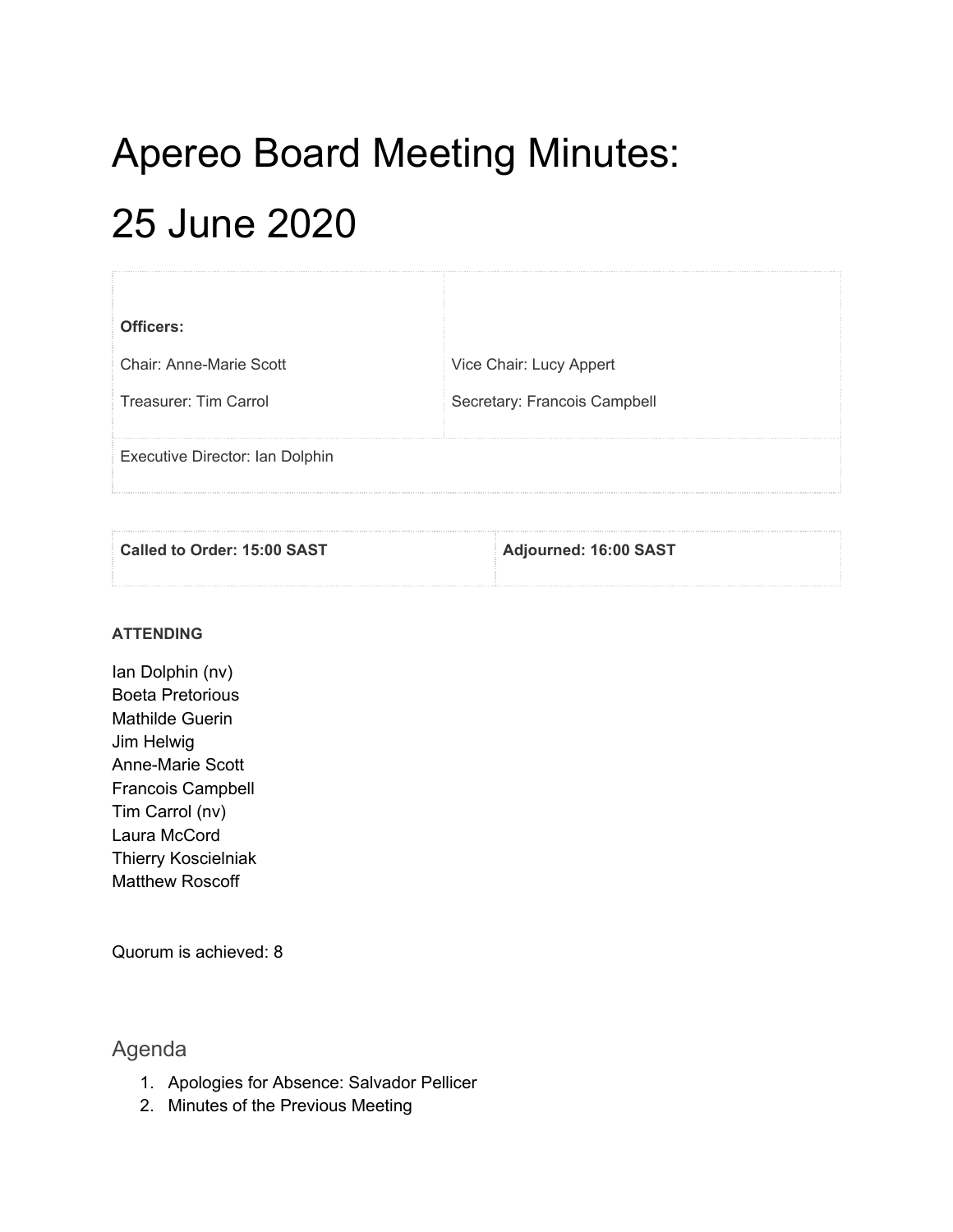- a. Accuracy
	- i. Small changes suggested and amended.
	- ii. Approved as a true record
- b. Matters Arising
	- i. None not appearing on the agenda
- 3. Financial Reports
	- a. Donation from Charles Severance
		- i. The donation is recognised and highly appreciated. Board will consider further how to make our appreciation felt.
		- ii. Moved to make Charles Severance a Friend for Life of Apereo.
			- 1. Unanimous agreement.
	- b. Membership list
		- i. New member, KEL (Tokyo) joining at Platinum rate .
	- c. Financial reporting timing change
		- i. Reports have been discussed
		- ii. Audit Progress discussed
		- iii. Open Apereo outcome discussed
- 4. Open Apereo 2020 Preliminary Report and Discussion
	- a. Increase in number of registrations
	- b. Nature of the event to be discussed and changes proposed.
	- c. Planning group has discussed
	- d. Within a few months decisions will need to be made on Open Apereo 2021
	- e. Wider geographical footprint is confirmed and to be pursued further and more firmly
	- f. Face to face meetings are desired by some and appreciated, however we believe travel may still be a concern in the future
	- g. Spreading the conference over a longer period of time should be considered
	- h. The presentations were thought provoking, helpful and also extremely timeous.
	- i. Reflecting on the outcome and structure of the conference in 2021 to be targeting for completion by July
	- j. uPortal and openEquella breakouts had twice the number of attendees compared to recent face-to-face breakouts
	- k. Structuring components of the conference to be networking events.
- 5. Resilience Network Discussion ([video](https://eliterate.us/resiliencenetwork-discussion-prompt-video/))
	- a. Suggestion for Open Apereo 20 session on incubation
		- i. How to ramp up incubation and collaborate.
		- ii. Energy and audience could be advantageous
		- iii. Cross-fertilization and

Encouraging incubators and accelerators

- iv. How can we build and expand upon this?
- v. Additional candidates are being named as being connected and to be approached.